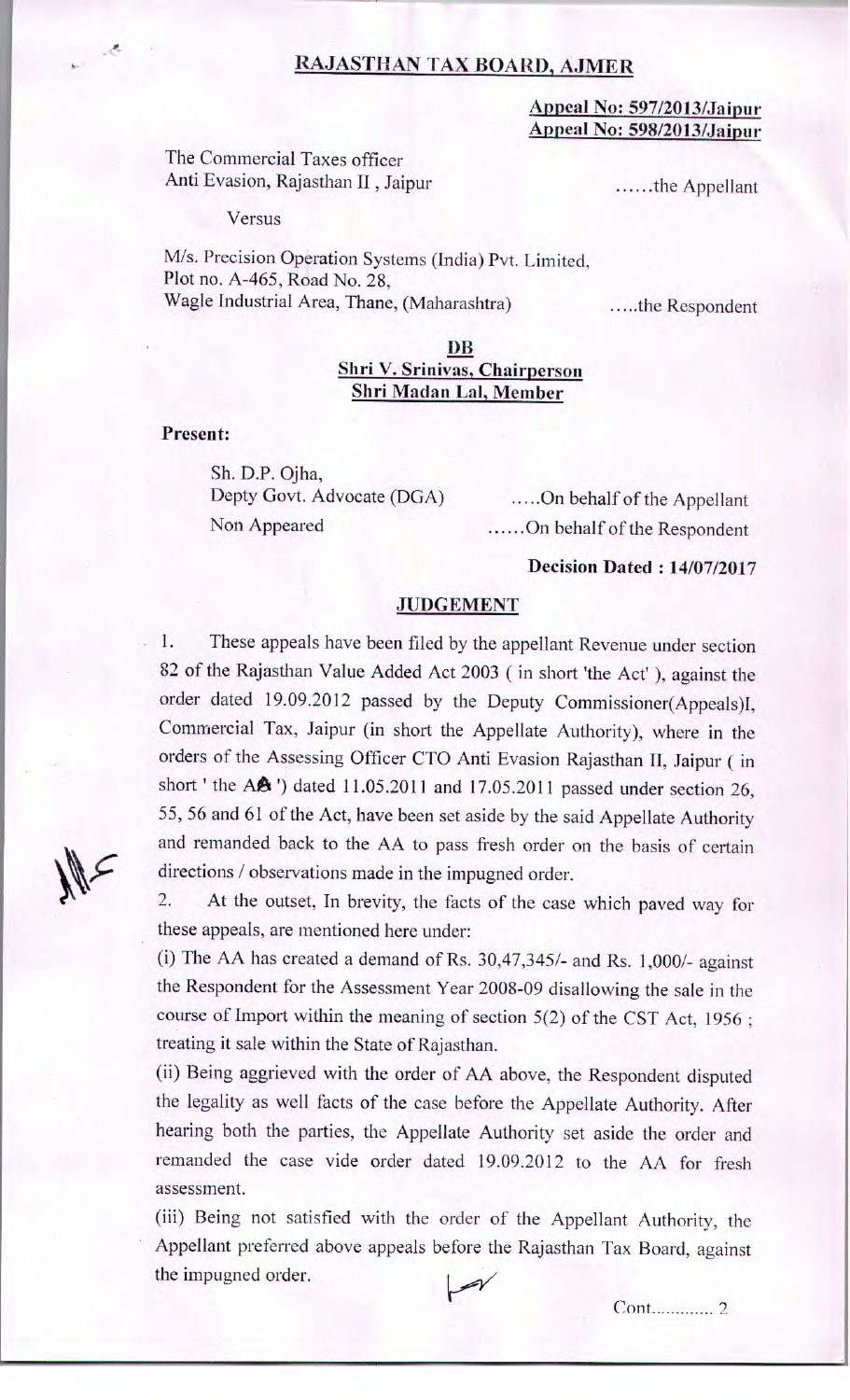# --2-- Appeal No: *597,* 598/2013/Jaipur

3. Heard contentions of the DGA for the appellant Revenue, as Respondent did not appeared inspite of information of hearing of the case.

4. The appellant, Revenue through the DGA contended that the Appellate Authority wrongly deleted the Tax, interest and Penalty which was rightly imposed upon the Respondent as he concealed the tax liability, on the sale made in the State of Rajasthan but showing the transactions in the course of import within the meaning of section *5(2)* of CST Act, 1956. It is found on enquiry that Safety instruments have been supplied by the Respondent to the Police Department of the State of Rajasthan, as per conditions of the tender to supply the goods in the State of Rajasthan. It is true that goods were imported by the Respondent from Canada, outside the India but orders were not given directly to the foreign sellers by the Police Department. Appropriation of the goods was made in the State of Rajasthan hence goods so brought and supplied to the Police Department is an event of sale within the State of Rajasthan hence taxable accordingly, therefore AA has rightly imposed Tax, Interest and Penalty as transactions of the goods shown in returns without tax in the course of import within the meaning of section 5(2) of CST Act, *1956.* Further in his arguments he contended as to allegedly serious infirmity vitiating the impugned order dated 19.09.2012 by the Appellate Authority. Therefore, he requested to accept the appeal filed *by* the Revenue.

5. Perused the record as well as contentions advanced by the learned counsels of the Revenue. It would be worthwhile to look in to principles laid down by the Hon'ble Rajasthan High Court in the matter of M/s Mohit Trading Company Civil STR No. 199/2009 decision dated 13.07.2009 which envisage as under:-

**"Admittedly, according to the facts of this case, the order dated 7.7.2003 passed by commercial Taxes officer, Hanumangarh was challenged by the assessee by way of fifing an appeal before the**  Dy.Commissioner (Appeals), Commercial Tax, Bikaner. The **said authority passed an order in appeal filed by the assessee on 21.9.2007 Whereby the case was remitted to the assessing authority. The remand order dated 21.9.2007 was further challenged by the Department before the learned Tax Board. However, before adjudication of the appeal by the Tax Board filed by the Department, the assessing authority finally decided the matter vide order dated 30.11.2007 in pursuance of the**  remand order passed by Dy. Commissioner (Appeals) on **21.9.2007. Meaning thereby the order passed by Commissioner (appeals) was complied with before adjudication of the appeal by Tax Board, therefore, when the appeal came up for hearing before the learned Tax Board, the Tax Board, observed that the**  appeal has become infructuous because the order dated

v

 $C_{\Omega}$ 

 $\overline{a}$